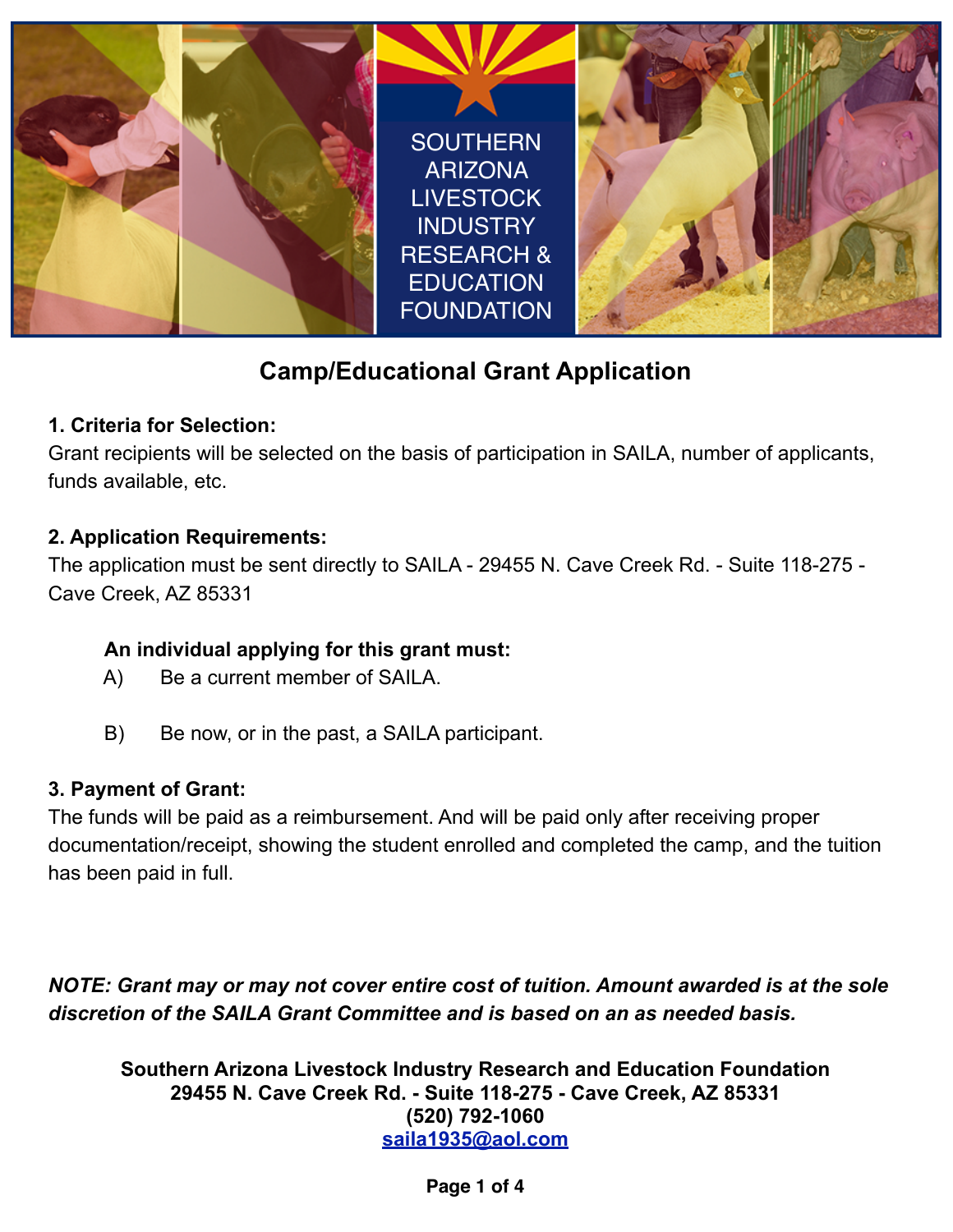

#### **Southern Arizona Livestock Industry Research and Education Foundation Camp/Educational Grant Application**

|                                                                                                                                                                                                                                | Birth Date ________________________ |
|--------------------------------------------------------------------------------------------------------------------------------------------------------------------------------------------------------------------------------|-------------------------------------|
|                                                                                                                                                                                                                                | Phone _________________________     |
|                                                                                                                                                                                                                                | State<br>Zip___________________     |
| email expression and the contract of the contract of the contract of the contract of the contract of the contract of the contract of the contract of the contract of the contract of the contract of the contract of the contr |                                     |
|                                                                                                                                                                                                                                |                                     |
|                                                                                                                                                                                                                                |                                     |
|                                                                                                                                                                                                                                | # of Members in Immediate Family    |
|                                                                                                                                                                                                                                |                                     |

*(Note: When answering any of the following questions please feel free to add additional sheets if needed.)*

**1. Have you attended a camp or clinic before? (if yes, when and what camp/clinic)**

## **2. If you receive a grant, how will you give back to your fellow Junior Livestock peers?**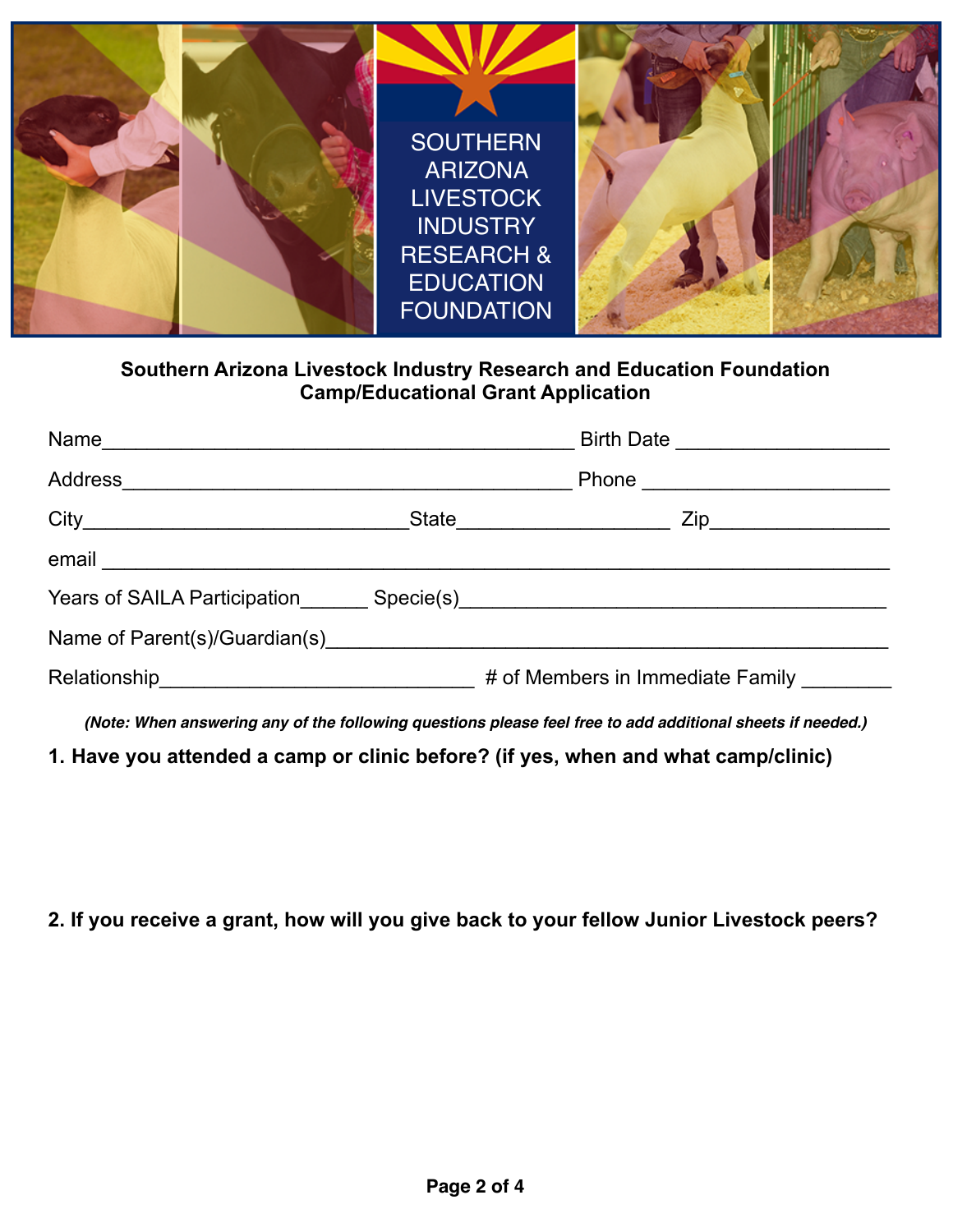#### **Southern Arizona Livestock Industry Research and Education Foundation Camp/Educational Grant Application**

**3. Which camp are you planning on attending?**

**A) Dates: \_\_\_\_\_\_\_\_\_\_\_\_\_\_\_\_\_\_\_\_\_\_\_\_\_\_\_\_\_\_**

**B) Location:\_\_\_\_\_\_\_\_\_\_\_\_\_\_\_\_\_\_\_\_\_\_\_\_\_\_\_\_**

**C) Contact Info for Camp:\_\_\_\_\_\_\_\_\_\_\_\_\_\_\_\_\_\_\_\_\_\_\_\_\_\_\_\_\_\_\_\_\_\_\_\_\_\_\_\_\_\_\_\_\_\_\_\_\_\_\_\_**

- D) Tuition Cost:\_\_\_\_\_\_\_\_\_\_\_\_\_\_\_\_\_\_\_\_\_\_Does this include room & board?\_\_\_\_\_\_\_\_\_\_\_\_
- **E) Travel Cost:\_\_\_\_\_\_\_\_\_\_\_\_\_\_\_\_\_**
- **4. Why do you want to attend this camp?**

**5. How will this grant help allow you to attend this camp?**